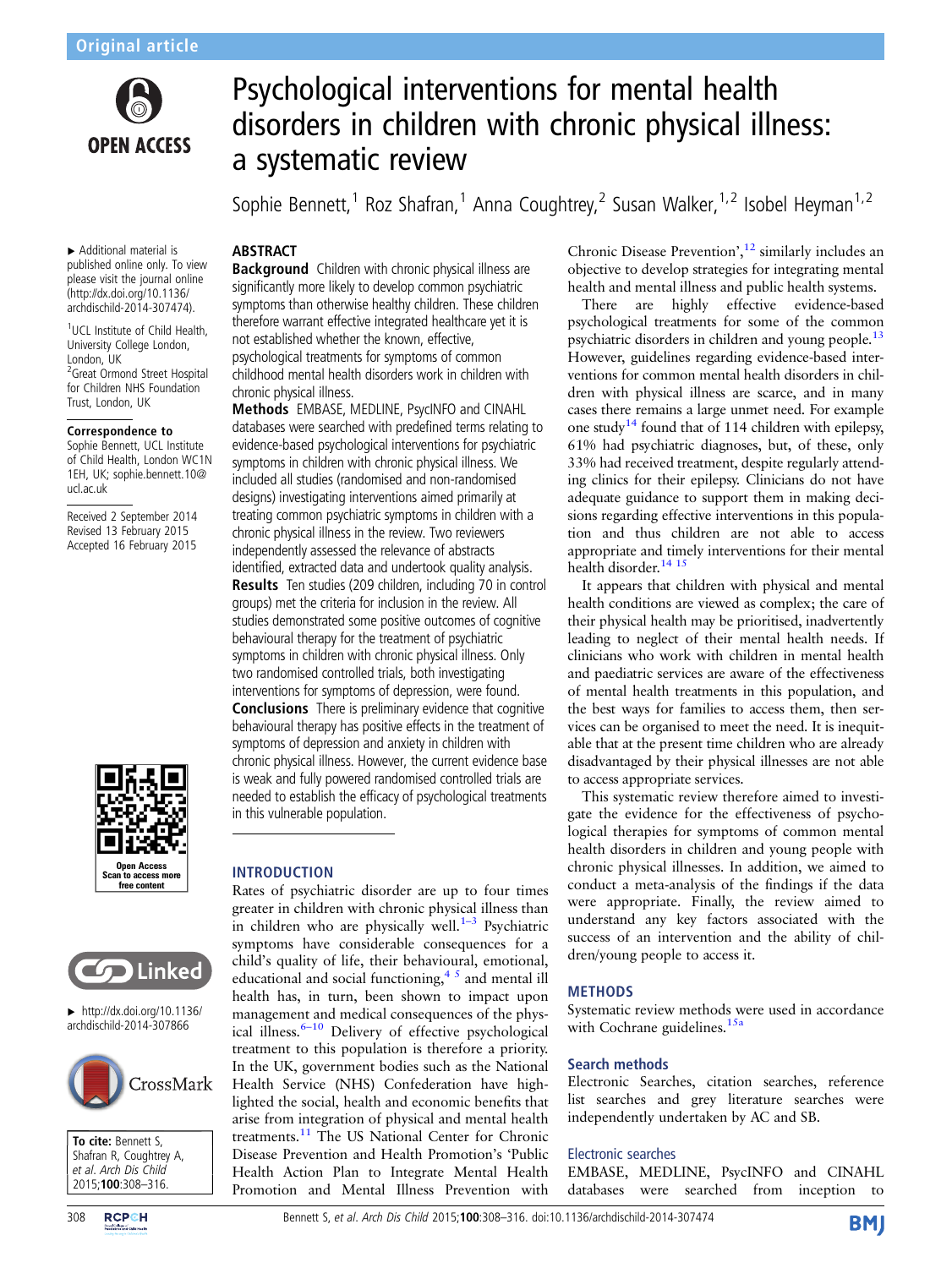February 2014. Grey/unpublished literature was also included, through searches of Google and Google Scholar. Broadly, the search terms were categorised into three primary areas; (1) Chronic illness, (2) Impairing psychiatric symptoms, (3) Psychotherapeutic intervention. See online supplementary appendix 1 for full list of search terms.

#### Other search resources

Citation lists and reference lists of identified papers were also searched for relevant papers. Additional literature was found through personal contact with researchers in the area.

#### Inclusion criteria

#### Study eligibility criteria were:

(1) Randomised controlled trials (RCTs), controlled trials, cohort studies, case control studies and multiple-baseline studies; (2) Studied participants aged 0–18 years with a chronic physical illness and symptoms of mental health disorder (anxiety, depression or disruptive behaviour symptoms; defined by Diagnostic and Statistical Manual of Mental Disorders IV<sup>16</sup> and Diagnostic and Statistical Manual of Mental Disorders  $5\frac{17}{15}$  $5\frac{17}{15}$  $5\frac{17}{15}$ ; (3) Reported a childrelated mental health measure as the primary outcome (The measure had to relate to the mental health of the child and not the parent/carer, although parent-reports of child health/behaviour were acceptable); (4) Studied a psychotherapeutic intervention (defined as an intervention in which a therapist purposively and systematically attempts to influence a patient by psychological means so that the patients' symptoms decrease or there is a positive change in behaviour'; as used in Yorke et al,  $2007^{18}$ ). At present, there is no consensus regarding the definition of chronic physical illness. Van der Lee et  $al^{19}$  $al^{19}$  $al^{19}$  conducted a systematic review of the definitions and measurement of chronic illness, and found three commonly used definitions for 'chronic illness' or 'chronic health conditions' (those of Pless and Douglas<sup>20</sup>; Perrin *et al*<sup>[21](#page-8-0)</sup> and Stein *et al*<sup>[22](#page-8-0)</sup>). All define chronic physical illnesses as lasting for at least 3 months (some define longer periods) and causing functional impairment. As definitions vary, so too do the lists of possible conditions that fall under these definitions. We derived our list of illnesses (and thus search terms) from those used in previous reviews of chronic physical illnesses in children[.2](#page-7-0) [23](#page-8-0) Conditions included: AIDS and HIV, asthma, cancer, chronic fatigue syndrome, cleft palate, cystic fibrosis, deafness/hearing impairment, diabetes, epilepsy, heart disease, inflammatory bowel disease (IBD), kidney disease, liver disease, migraine, sickle cell anaemia, spina bifida and visual impairment.

#### Exclusion criteria

We excluded those interventions that had a primary aim of increasing self-efficacy or treatment adherence related to the physical illness. Additionally, we excluded papers where the psychiatric symptoms were directly related to the physical illness, such as interventions for anxious breathing in asthma. We excluded children who were 'survivors of cancer', as under definitions of chronic physical illness, it is not clear that this is a current illness, causing functional impairment within the last 3 months. We also excluded chronic pain (including headache), in line with previous reviews $^{23}$ and as this has been the topic of a recent distinct Cochrane review[.24](#page-8-0)

# Data collection and analysis

#### Study selection

Study selection was performed independently by two reviewers (AC and SB). Where disagreements arose about whether a study

fitted with the inclusion criteria, this was resolved through discussion with RS as appropriate.

#### Data extraction

A data extraction form was developed, covering study characteristics and main results. Data was independently extracted by two reviewers (SB and SW). Data were inputted into EndNote X5 software.

#### Methodological quality assessment

Study quality was independently assessed by two reviewers (AC and SB) with the Effective Public Health Practice Project Quality Assessment Tool.<sup>[25 26](#page-8-0)</sup> This tool was chosen for its suitability in assessing a range of study designs within the area of public health research. Studies are rated as strong, moderate or weak, using predefined criteria, on a range of areas: selection bias, study design, confounders, blinding, data collection methods, withdrawals and dropouts. Total sample size is not considered. An overall total for study quality is also calculated by assessing the number of areas rated weakly (strong studies have no weak ratings, moderate ones have one weak rating and weak studies have two or more weak ratings).

#### RESULTS

The initial search identified 1966 independent papers. A total of 10 studies, and 2 follow-up studies, were found to fit with the cri-teria of the review.<sup>27–[38](#page-8-0)</sup> A total of 209 participants (173 participants with a chronic physical illness and impairing psychiatric symptoms), took part in the studies. See fi[gure 1](#page-2-0) for flow chart of study selection, [tables 1](#page-3-0) and [2](#page-4-0) for summaries of included studies and [table 3](#page-5-0) for comprehensive recruitment figures.

All studies investigated interventions for anxiety or depression. Study participants included children with epilepsy (n=2), IBD  $(n=3)$ , diabetes  $(n=3)$ , asthma  $(n=1)$  and cystic fibrosis  $(n=1)$ . All interventions were based on a cognitive-behavioural framework; most had been previously used and evaluated in cohorts of children without a chronic physical illness. Two RCTs were found to fit with the criteria of the review.[32 37](#page-8-0) The remaining studies were non-randomised designs (see [tables 1](#page-3-0) and [2\)](#page-4-0). Due to the range of study designs, it was not possible to conduct a meta-analysis.

#### Quality assessment

Within the bounds of the research design, studies were, for the most part, well executed, and 9 out of 10 studies were rated strongly or moderately with respect to quality (see online supple-mentary appendix 2). One rated weakly<sup>[28](#page-8-0)</sup>, due to a lack of blinding, high rate of withdrawals/dropouts and the likely presence of selection bias of participants. No studies were rated 'strongly' with respect to blinding. As all studies demonstrated positive effects on mental health outcomes, it is not possible to analyse whether there is an association between methodological quality and study outcomes. However, we note that as this tool was designed to assess a range of study designs (randomised and non-randomised), it is possible for a study to rate strongly or moderately with respect to overall quality despite only moderate ratings across the categories (including study design). In addition, sample size is not accounted for and thus some strongly rated studies have small sample sizes and non-randomised designs. Positive study quality assessments therefore need to be interpreted with caution.

#### Depression interventions

All five depression interventions were 12-session cognitive behavioural therapy (CBT) protocols. Three studies<sup>32 35</sup> <sup>37</sup> used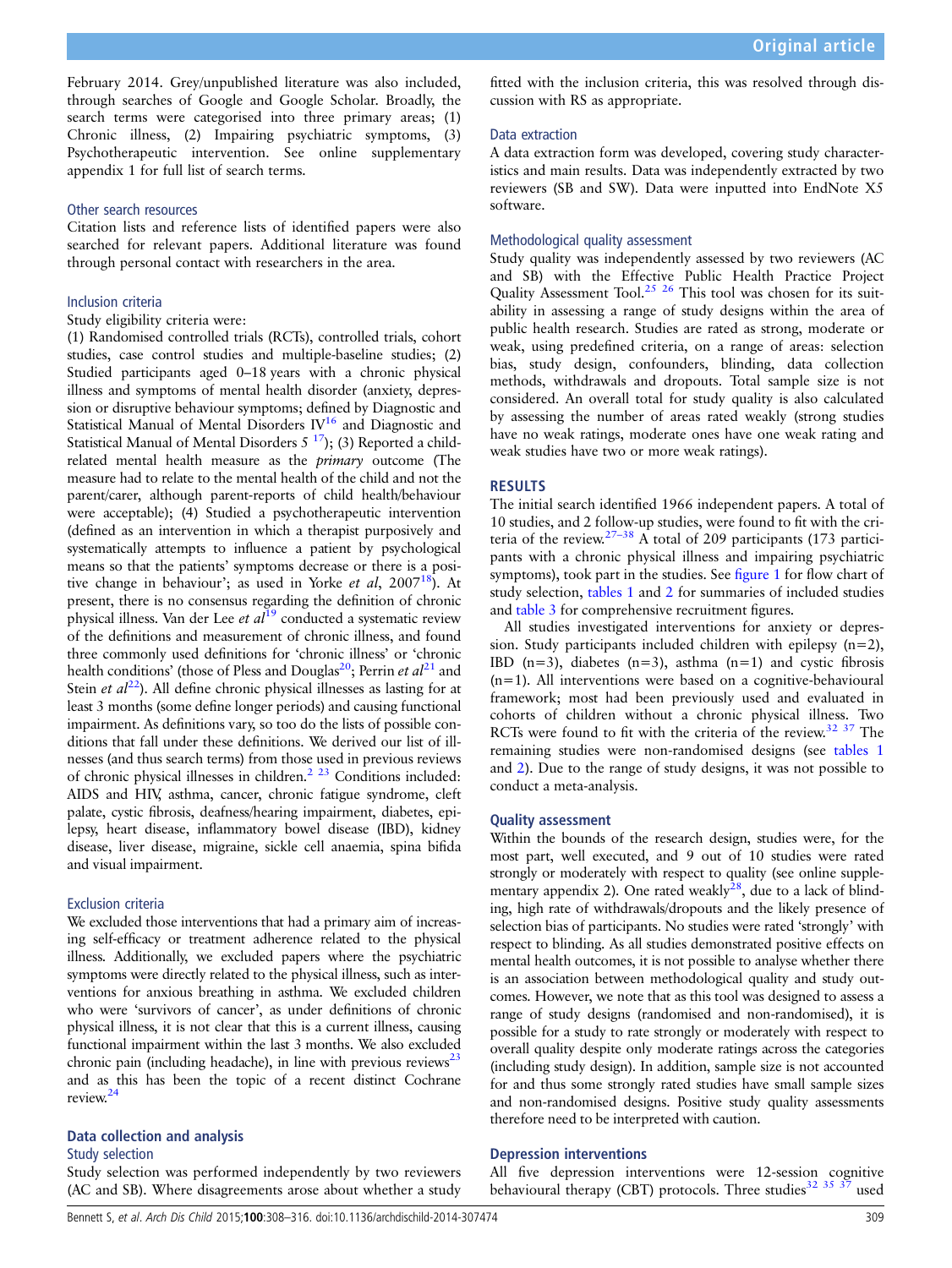<span id="page-2-0"></span>

Figure 1 PRISMA 2009 flow diagram of literature search.

versions of protocols which have been well validated in children without physical illness (Treatment for Adolescents with Depression Study<sup>[39](#page-8-0)</sup> and Primary and Secondary Control Enhancement Training<sup>40</sup>). Standard CBT strategies were delivered, such as mood monitoring, problem solving and behav-ioural activation. One study reports<sup>[34](#page-8-0)</sup> on CBT delivered in a group format. Other programmes worked primarily one to one with the child. Szigethy et  $al^{35}$  36 also offered three family sessions of 60 min; 40 min with the parents alone and 20 min with the family. The purpose of the family sessions was to review the perspectives of parents, review the skills learnt in the young person's session, review family coping skills and review homework tasks.

Four<sup>[33](#page-8-0)–35</sup> <sup>37</sup> of the five depression interventions (for children with diabetes or IBD) included protocol modifications related to physical health. For example, all four included psychoeducation about the relationship between specific physical illnesses and mood. One<sup>[34](#page-8-0)</sup> also covered setting personal goals for diabetes self-care, diabetic barriers to behavioural activation and what to tell others about having diabetes. Martinović et  $al^{32}$  $al^{32}$  $al^{32}$  did not report any specific modifications for the physical health comorbidity (epilepsy).

#### Anxiety interventions

Anxiety protocols varied in format, although all were based on basic principles of CBT for anxiety (eg, cognitive restructuring and exposure exercises) and many used adapted versions of previously validated protocols. Four were delivered in a one-to-one format; one<sup>31</sup> also added three parent sessions and one<sup>[30](#page-8-0)</sup> combined the results of an individual and group intervention.

Again, four of the studies adapted the intervention to account for the physical illness. Three<sup>28</sup> <sup>29</sup> <sup>31</sup> related the material to illness-specific stressors (for IBD, diabetes and cystic fibrosis). In one, the intervention was particularly revised to account for the increased rates of learning problems found in children with epilepsy.[27](#page-8-0) Such alterations included longer sessions (to allow for a slower pace), additional written materials, more concrete language and a focus on behavioural rather than cognitive elements.

#### Efficacy/effectiveness

It is difficult to interpret the results of these studies as a whole, due to the large variety of methodologies, generally small sample sizes and variety of outcome measures. As the two  $RCTs<sup>32</sup>$  37 have the highest quality rating and least bias, we consider them to have the most valid and reliable results regarding efficacy. We note that there are no RCTs focused on anxiety.

Both trials demonstrated statistically significant results, with large effect sizes. In their depression treatment study, Szigethy et  $al<sup>37</sup>$  $al<sup>37</sup>$  $al<sup>37</sup>$  state that they did not correct for Type 1 error, despite multiple comparisons, because 'the decision was made to err on the side of detecting versus not detecting a difference in treatment effect in this exploratory study'. In addition, a greater number of participants in the control group had their IBD rated as moderate/severe, compared with the intervention group. This means results may be confounded by illness severity.

All other studies demonstrated positive results for the interventions in terms of reductions in anxiety/depression, despite using different definitions of improvement (eg, presence of psychiatric disorder, change in clinical category or change on a symptom measure). Where analysis was undertaken, studies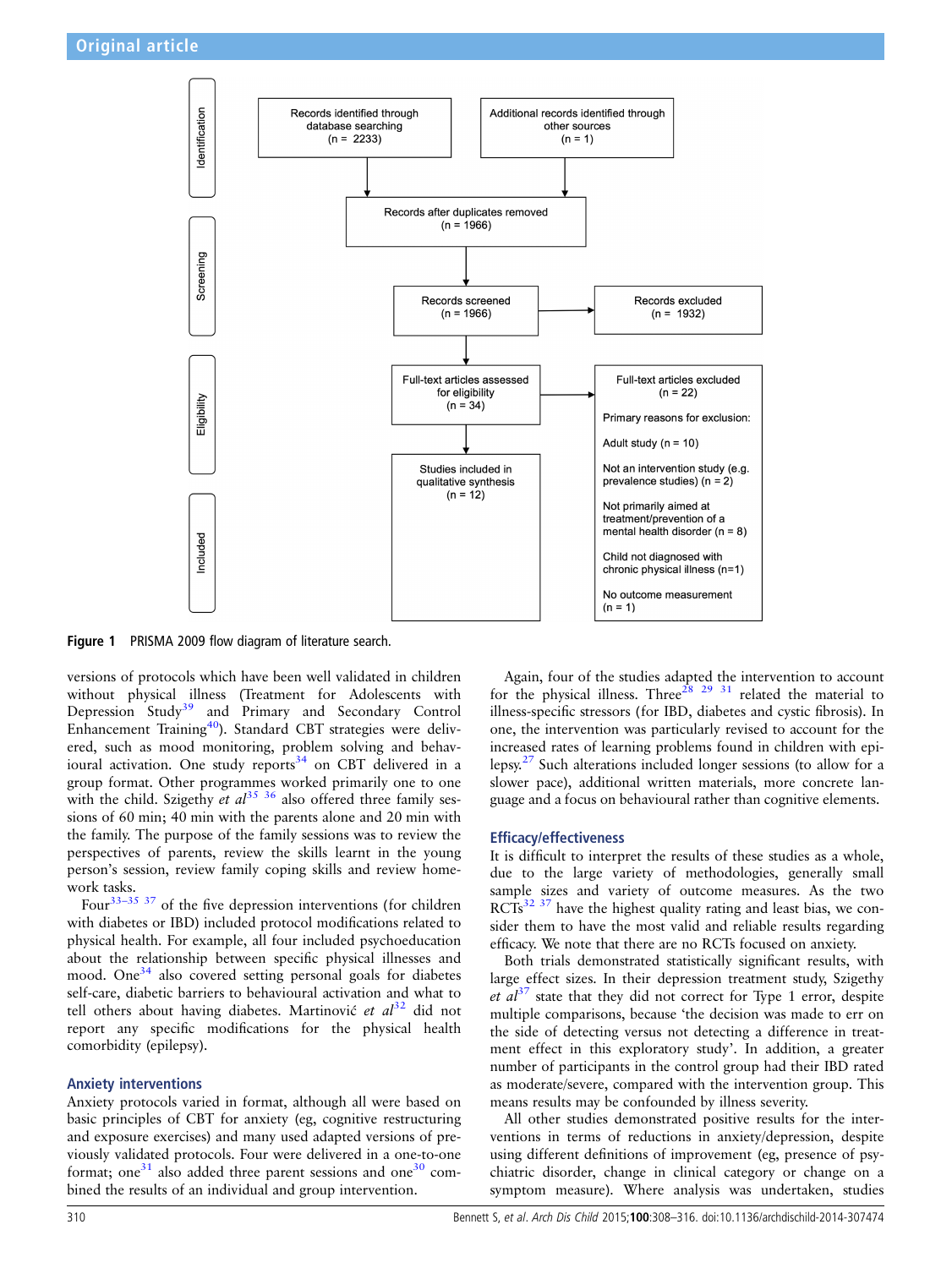<span id="page-3-0"></span>

|                             | Table 1 Characteristics                 |
|-----------------------------|-----------------------------------------|
| Study                       | Sympton<br>mental<br>health<br>disorder |
| Blocher et al <sup>27</sup> | Anxiety                                 |
| Hains et al <sup>29</sup>   | Anxiety                                 |
| Hains et al <sup>28</sup>   | Anxiety                                 |

s of anxiety studies

| Study                                 | Symptom of<br>mental<br>health<br>disorder     | Physical<br>health<br>condition | <b>Intervention</b>                      | <b>Interventionist</b>                                                                                                                                     | Type of<br>study        | Intervention location/<br>practical<br>accommodations for<br>physical illness                                          | Participant n<br>(% female)                      | Age of<br>participants<br>M years (SD) | Time points for<br>measures/follow-up                                                                                                                                     | Global<br>quality<br>rating | Country    |
|---------------------------------------|------------------------------------------------|---------------------------------|------------------------------------------|------------------------------------------------------------------------------------------------------------------------------------------------------------|-------------------------|------------------------------------------------------------------------------------------------------------------------|--------------------------------------------------|----------------------------------------|---------------------------------------------------------------------------------------------------------------------------------------------------------------------------|-----------------------------|------------|
| Blocher et $al27$                     | Anxiety                                        | Epilepsy                        | Computerised CBT                         | Doctoral-level clinician,<br>master's-level clinician,<br>and bachelor's-level<br>research specialist                                                      | Pre-post                | Medical care setting                                                                                                   | 15(53.3)                                         | 11(1.51)                               | Preintervention,<br>mid-intervention and<br>postintervention<br>3-month follow-up                                                                                         | Moderate                    | <b>USA</b> |
| Hains et $al29$                       | Anxiety                                        | <b>Diabetes</b>                 | CBT<br>(stress-inoculation<br>programme) | Doctoral students in<br>counselling psychology                                                                                                             | Multiple<br>baseline    | Hospital                                                                                                               | 6(50)                                            | 12, 15, 13, 18,<br>13, 14              | Baseline (1-5 weeks<br>prior to intervention),<br>before each session,<br>3-month follow-up                                                                               | Moderate                    | <b>USA</b> |
| Hains et $al^{28}$                    | Anxiety                                        | <b>Cystic Fibrosis</b>          | CBT<br>(stress-inoculation<br>programme) | PhD psychologist                                                                                                                                           | Multiple<br>baseline    | Participants' homes                                                                                                    | 5(40)                                            | $13-15$ years                          | Baseline (2-5 weeks)<br>prior to intervention),<br>before each session.<br>3-month follow-up<br>Parent-report<br>preintervention,<br>mid-intervention and<br>at follow-up | Weak                        | <b>USA</b> |
| Papneja and<br>Manassis <sup>30</sup> | Anxiety                                        | Asthma                          | Group and<br>individual CBT              | Various, including<br>psychology graduate<br>student, psychiatrists, child<br>youth worker, cognitive<br>therapist and cognitive<br>therapists in training | Matched<br>case-control | Anxiety disorders clinic of<br>a large urban children's<br>hospital                                                    | $36 + 36$<br>(control)<br>(gender not<br>stated) | 8-12 years                             | Preintervention and<br>postintervention                                                                                                                                   | Strong                      | Canada     |
| Reigada et al <sup>31</sup>           | Anxiety<br>CBT, cognitive behavioural therapy. | Inflammatory<br>bowel disease   | CBT (for parent and<br>child)            | PhD-level clinical<br>psychologist or advanced<br>doctoral students                                                                                        | Pre-post                | Sessions offered on same<br>day as medical<br>appointment/during<br>infusions Sessions over<br>telephone also offered- | 9(44)                                            | 13.8(2.2)                              | Preintervention and<br>postintervention                                                                                                                                   | Strong                      | <b>USA</b> |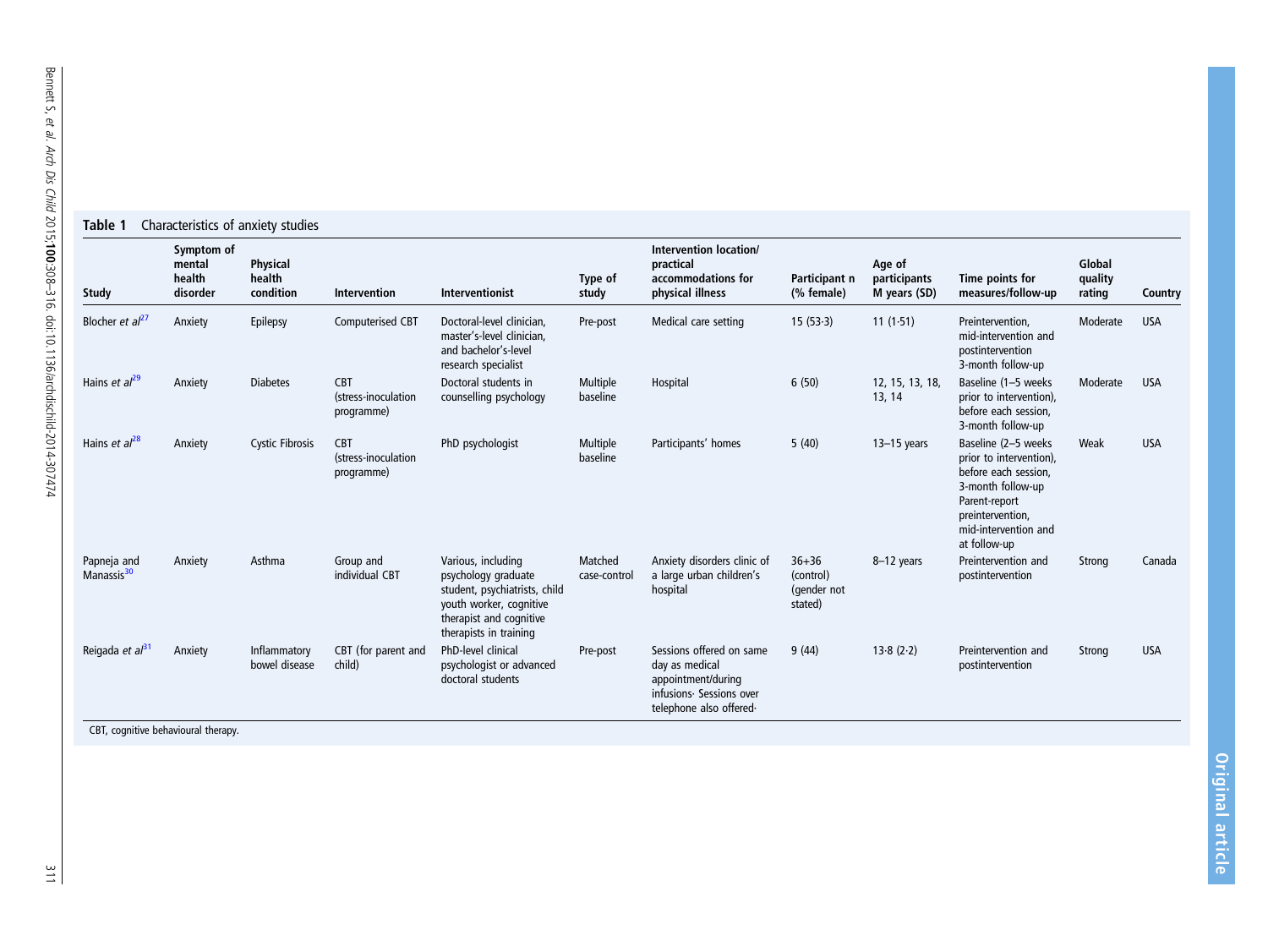#### **Study** Symptom of mental healthdisorder Physical healthcondition Intervention Interventionist Type of study Intervention location/practical accommodations for physical illness Participant <sup>n</sup> (% female) Age of participants M years (SD) Time points for measures/ follow-up Global quality rating Country Martinović et  $a<sup>32</sup>$ Subthreshold depression Epilepsy CBT vs TAU (counselling) Qualified therapists RandomisedcontrolledtrialOutpatient epilepsy department 15+15 (60) BCI group: 17·2 (2·5)· TAU:17·6  $(2.2)$ Preinterventionandpostintervention 9-monthfollow-up Strong Serbia and Montenegro McGrady and  $Hood^{33}$  $Hood^{33}$  $Hood^{33}$  Subthreshold depression Diabetes CBT Psychology postdoctoral fellow/doctoral studentsPre-post Same hospital that participants received diabetes careassessments9 (33) 15·77 (1·44) Preintervention andpostintervention Strong USA Rosselló and Jiménez-Chafey<sup>[34](#page-8-0)</sup> Depression Diabetes Group CBT Doctoral level psychologists Pre-post Unclear 11 (82) 14-1 (1-3) Preintervention andpostintervention Moderate Puerto Rico Szigethy et  $a^{35}$ : Szigethy et  $a^{36}$  $a^{36}$  $a^{36}$  Depression Inflammatory bowel diseaseIndividualCBT plus family sessionsPsychiatrist trained ininterventionPre-post Most sessions in outpatient office.· Telephone sessions/ covered two sessionsat once if session missed. Sessions also given during medical procedures/ hospitalisations 11 (64) 14·8 (1·7) Preintervention andpostintervention 6-month and12-monthfollow-ups Strong USA Szigethy et  $a^{37}$ ; Thompson et  $a^{38}$  $a^{38}$  $a^{38}$  Subthreshold depression Inflammatory bowel disease CBT vs TAUplus depression informationleaflet Six trainedtherapists (child and adolescent psychiatrists, child and adolescent psychologists, clinical social workers) Randomisedcontrolledtrial Maximum of threesessions over thetelephone. Face-to-face visitscoordinated withmedical visits/ hospitalisations where possible 22 (54·5)+19 (control; 47·5) PASCET: 14·95 (2·33) TAU: 15·02 $(1.83)$ Preinterventionandpostintervention 9-month and12-monthfollow-ups Strong USA

CBI, cognitive behavioural intervention; PASCET, Primary and Secondary Control Enhancement Training; TAU, treatment as usual.

<span id="page-4-0"></span>Table 2 Characteristics of depression studies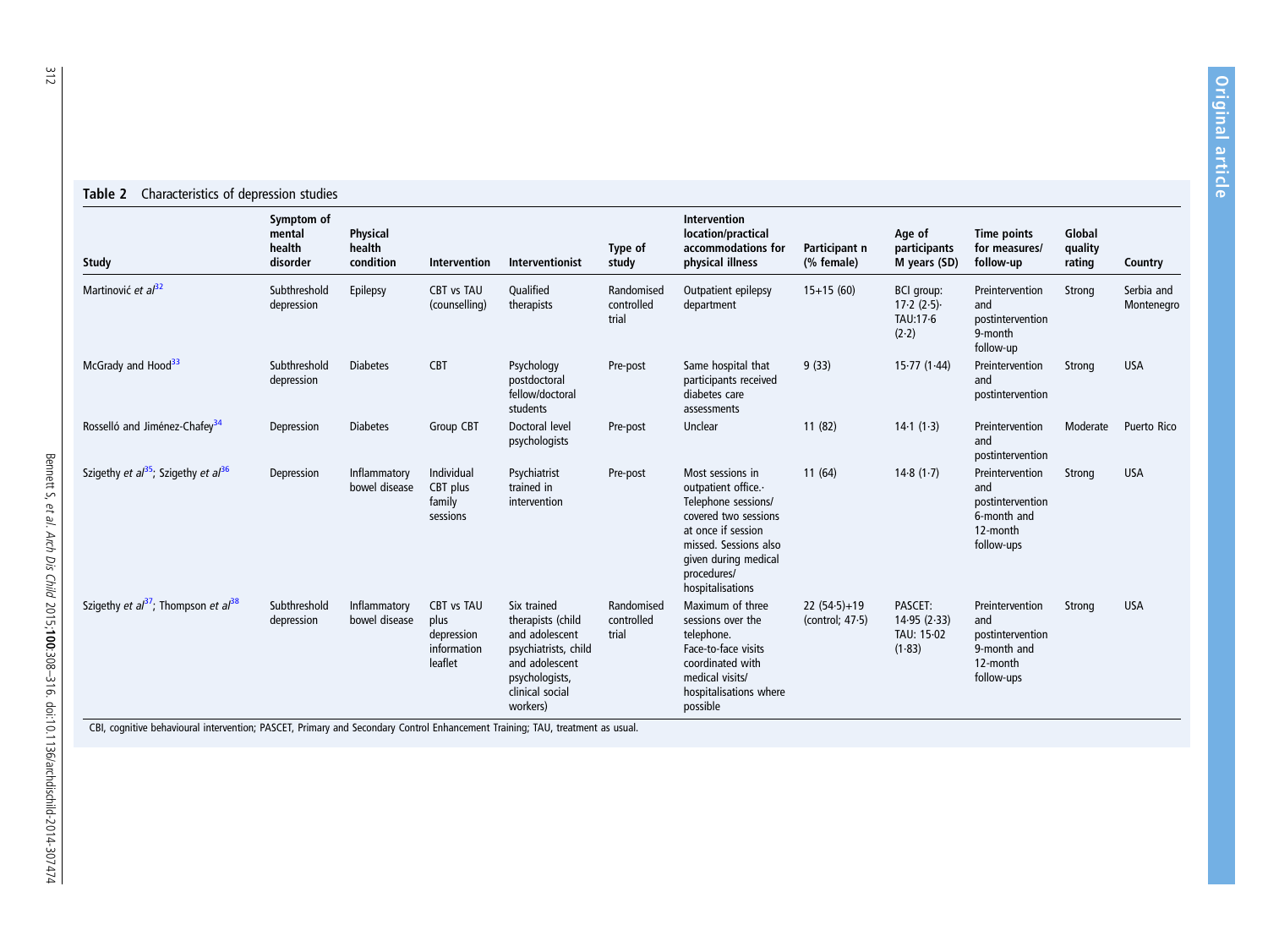# <span id="page-5-0"></span>Table 3 Summary of recruitment and attrition

| Study                                                                | <b>Participants</b><br>invited | Completed<br>screening<br>(% invited) | <b>Met inclusion</b><br>criteria<br>(% screened) | <b>Agreed to participate</b><br>(% of those meeting<br>inclusion criteria) | <b>Completed intervention</b><br>(% agreed to<br>participate) |
|----------------------------------------------------------------------|--------------------------------|---------------------------------------|--------------------------------------------------|----------------------------------------------------------------------------|---------------------------------------------------------------|
| Blocher et $al27$                                                    | 149                            | 29 (19.5)                             | 20(69.0)                                         | 18 (90)                                                                    | 15(83)                                                        |
| Hains et $a^{29}$                                                    | 12                             | <b>NA</b>                             | <b>NA</b>                                        | 6                                                                          | 5(83)                                                         |
| Hains et $al^{28}$                                                   | <b>Unknown</b>                 | <b>NA</b>                             | <b>NA</b>                                        | 14                                                                         | 6(43.9)                                                       |
| Martinović, et al <sup>32</sup>                                      | Unknown                        | 104                                   | 32 (at risk)                                     | 32 (100)                                                                   | 30 (93.8)                                                     |
| McGrady and Hood <sup>33</sup>                                       | 219                            | 24 (10.0)                             | 16(0.67)                                         | 13(81.3)                                                                   | 10(76.9)                                                      |
| Papneja and Manassis. <sup>30</sup>                                  | <b>NA</b>                      | <b>NA</b>                             | <b>NA</b>                                        | <b>NA</b>                                                                  | 36 matched pairs                                              |
| Reigada et al <sup>31</sup>                                          | 42                             | $21*$ (50.)<br>$10+$ (58.8)           | $17*$ (81.0)<br>10† (100)                        | 9(90)                                                                      | 9(100)                                                        |
| Rosselló and<br>Jiménez-Chafey <sup>34</sup>                         | 24                             | 20(83.3)                              | 16(80)                                           | 16 (100)                                                                   | 11(68.75)                                                     |
| Szigethy et al; <sup>35</sup><br>Szigethy et al <sup>35</sup> 36     | 168                            | $156*$<br>56†                         | $68*$<br>49†                                     | 41                                                                         |                                                               |
| Szigethy et al; <sup>37</sup><br>Thompson et $al^{38}$               | 121                            | $102*$<br>19 <sub>†</sub>             | $25*$<br>16†                                     | 11                                                                         | 11                                                            |
| *Initial screening.<br>+Diagnostic interview.<br>NA, not applicable. |                                |                                       |                                                  |                                                                            |                                                               |

### Table 4 Summary of results of anxiety studies

| <b>Study</b>                        | Main study findings for mental health<br>outcome*                                                                                                                                                                                                                                                                                                                                     | Main study findings for physical health<br>outcome*                                                                                                                                                                                       | Other study outcomes*                                                                                                                                                                                                                                                                                                                         |
|-------------------------------------|---------------------------------------------------------------------------------------------------------------------------------------------------------------------------------------------------------------------------------------------------------------------------------------------------------------------------------------------------------------------------------------|-------------------------------------------------------------------------------------------------------------------------------------------------------------------------------------------------------------------------------------------|-----------------------------------------------------------------------------------------------------------------------------------------------------------------------------------------------------------------------------------------------------------------------------------------------------------------------------------------------|
| Blocher et $al^{27}$                | Significant reductions over time (baseline,<br>mid, post and 3-month follow-up) for:<br>$\blacktriangleright$ Child-rated anxiety<br>Parent-rated total problem behaviours<br>Non-significant changes for:<br>Parent-rated internalising symptoms<br>Parent-rated child anxiety<br>73% of participants scored within<br>non-clinical range on child anxiety measure<br>post-treatment | <b>None</b>                                                                                                                                                                                                                               | $\blacktriangleright$ All parents were satisfied with the<br>computerised CBT intervention (agreeing<br>or strongly agreeing that the programme<br>was helpful for their child, and would<br>recommend to another parent).<br>$\blacktriangleright$ All young people stated that the<br>programme was helpful in reducing<br>anxiety symptoms |
| Hains et $al^{28}$                  | $\blacktriangleright$ Reductions in trait anxiety over<br>intervention for four of the five<br>participants, maintained at 3-month<br>follow-up                                                                                                                                                                                                                                       | Reductions in functional disability scores<br>post-treatment, although for two, the<br>score then increased again at 3-month<br>follow-up (one markedly so)                                                                               | $\triangleright$ Mean decrease in negative coping<br>strategies and an increase in positive<br>coping, but only for illness- (cystic<br>fibrosis) specific problems<br>Regarding general coping strategies,<br>negative coping strategies did not<br>change, and three young people<br>demonstrated reductions in positive<br>coping          |
| Hains et $al^{29}$                  | $\triangleright$ Four out of the five young people scoring<br>at elevated levels of anxiety<br>preintervention demonstrated a reduction<br>in anxiety post-treatment, with gains<br>maintained (or improved upon) at the<br>3-month follow-up                                                                                                                                         | Diabetes stress-varied response. Little<br>improvements made in most cases                                                                                                                                                                | $\blacktriangleright$ The two young people scoring at<br>elevated levels for anger expression<br>preintervention demonstrated reductions<br>in anger expression scores at the end of<br>treatment and at 3-month follow-up                                                                                                                    |
| Papneja and Manassis. <sup>30</sup> | Significant reductions over time for:<br>Clinical Global Impression Scale score in<br>children with anxiety and asthma, and<br>children with anxiety alone<br>Non-significant trend for:<br>Eess improvement in children with<br>comorbid anxiety and asthma                                                                                                                          | <b>None</b>                                                                                                                                                                                                                               |                                                                                                                                                                                                                                                                                                                                               |
| Reigada et $a^{31}$                 | $\triangleright$ Self-reported general anxiety was<br>reduced (only descriptive statistics<br>provided)<br>Four participants did not meet criteria for<br>clinician-rated principle anxiety diagnosis<br>following the intervention                                                                                                                                                   | $\triangleright$ Overall reduction in pain<br>> Changes in disease severity were varied;<br>50% of participants had reduced disease<br>severity following the intervention, 25%<br>had the same and 25% had increased<br>disease severity | ▶ Average parent satisfaction rating of<br>satisfied/very satisfied with the<br>intervention, they received very good/<br>excellent care and they would<br>recommend the intervention to others<br>$\triangleright$ Young people felt that the therapist<br>cared a lot/very much and liked the<br>programme                                  |

\*Significant refers to statistical significance at the 0.05 level. Results refer to pre-post treatment differences, unless stated otherwise.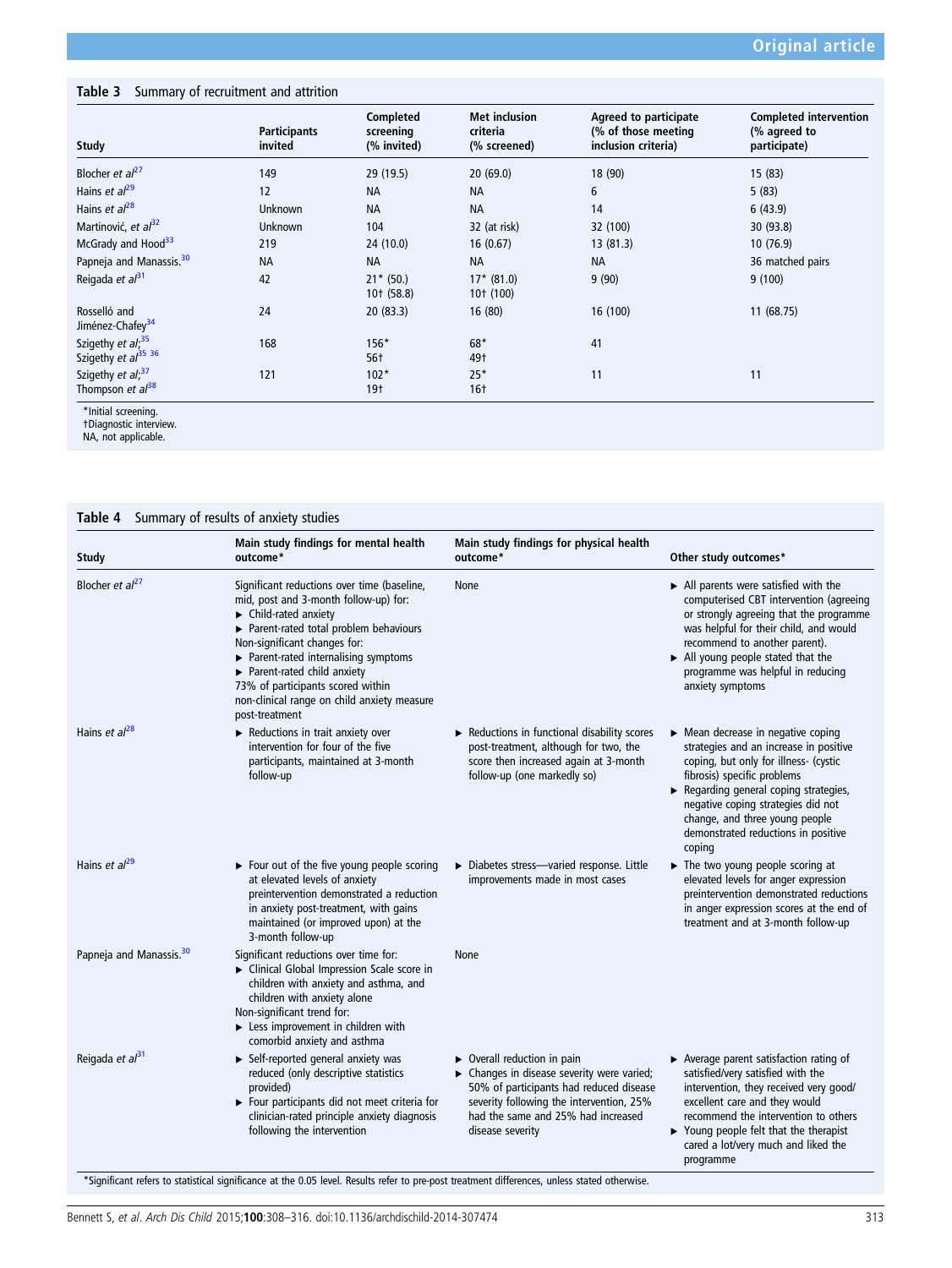reported a statistically significant benefit for at least one outcome. In interpreting the outcomes of these studies, we note that Szigethy et  $a^{36}$  $a^{36}$  $a^{36}$  offered additional sessions and/or psychotropic medications as necessary between end of treatment and follow-up. Gains at follow-up may not be due to the initial intervention alone. [Tables 4](#page-5-0) and 5 provide details on the main outcomes relating to mental health, physical health and other secondary outcomes.

Varied outcomes were demonstrated in relation to physical health measures. In general, where outcomes related to physical health showed significant improvement, these were related to subjective measures (eg, pain scales, self-reported selfmanagement); no consistent significant difference was found for objective measures of physical health, such as glycaemic control.[28 29 31 33](#page-8-0)–<sup>35</sup>

#### Practical adaptations for delivery within a physical healthcare setting

Most studies made accommodations for young people who had a physical illness, and thus a number of medical appointments. For example, studies conducted sessions in participants'

homes,<sup>[28](#page-8-0)</sup> outpatient settings that were either attached to a hos-pital, or were in the hospital,<sup>[29 30 32 33](#page-8-0)</sup> or in other medical care settings. $27$ 

Studies of young people with IBD were particularly accommodating of medical appointments, through offering convenient time slots, telephone appointments and intervention locations. For example, appointments were coordinated with physical health appointments where necessary and some appointments were offered at the same time as a medical procedure (an infusion).

#### Meta-analysis

It was concluded that a meta-analysis would not be informative as there were only two RCTs, which reported different outcomes at different time points. The observational studies did not report appropriate data to undertake a meta-analysis. It was similarly not possible to fully investigate factors associated with the success of an intervention.

## **DISCUSSION**

This review shows that children may benefit from cognitive behavioural interventions for depression and anxiety in the

| Study                                        | Main study findings for mental health<br>outcome*                                                                                                                                                                                                                                                                                                                                                                                                                                                                 | Main study findings for physical<br>health outcome*                                                                                                                                                                                                                                                                              | Other study outcomes*                                                                                                                                                                                                                                  |
|----------------------------------------------|-------------------------------------------------------------------------------------------------------------------------------------------------------------------------------------------------------------------------------------------------------------------------------------------------------------------------------------------------------------------------------------------------------------------------------------------------------------------------------------------------------------------|----------------------------------------------------------------------------------------------------------------------------------------------------------------------------------------------------------------------------------------------------------------------------------------------------------------------------------|--------------------------------------------------------------------------------------------------------------------------------------------------------------------------------------------------------------------------------------------------------|
| Martinović et $a^{32}$                       | Significantly greater decreases in scores for:<br>▶ Self-reported depressive symptoms in CBI<br>group compared with TAU group<br>Differences retained at 9-month follow up<br>Non-significant difference for:<br>$\triangleright$ Number of depressive episodes between<br>groups (3 in TAU and 0 in CBI)                                                                                                                                                                                                         |                                                                                                                                                                                                                                                                                                                                  | ► CBI group significantly greater quality of life<br>scores compared with TAU group,<br>postintervention and at 9-month follow-up                                                                                                                      |
| McGrady and Hood <sup>33</sup>               | Significant reductions for:<br>Self-reports of depressive symptoms<br>$\blacktriangleright$ Parent reports of depressive symptoms                                                                                                                                                                                                                                                                                                                                                                                 | Significant increase in self-reported<br>self-management levels<br>$\triangleright$ No significant change in<br>parent-reported self-management;<br>blood glucose monitor download;<br>glycaemic control<br>$\triangleright$ Seven out of nine participants<br>demonstrated increases in HbA1c<br>(ie, poorer glycaemic control) |                                                                                                                                                                                                                                                        |
| Rosselló and<br>Jiménez-Chafey <sup>34</sup> | Significant reductions for:<br>Self-reports of depressive symptoms<br>Non-significant reductions for<br>$\blacktriangleright$ Anxiety and hopelessness                                                                                                                                                                                                                                                                                                                                                            | Significant improvement in diabetes<br>self-efficacy over the course of<br>therapy<br>$\triangleright$ No significant changes in glycaemic<br>control, nor self-care behaviours                                                                                                                                                  |                                                                                                                                                                                                                                                        |
| Szigethy et $a^{35}$                         | Significant reductions for:<br>Self-reports of depressive symptoms<br>Parent reports of depressive symptoms<br>• Maintained at both follow-up time points<br>(6 months and 12 months)                                                                                                                                                                                                                                                                                                                             | $\triangleright$ No significant change in illness<br>severity postintervention<br>> Significant increase in subjective<br>general health (child and<br>parent-report measures)<br>• Mean increase in perceived physical<br>functioning (young person report<br>only; non-significant for<br>parent-report)                       | Significant increase in perceived social<br>functioning (child and parent-report)<br>$\triangleright$ Mean overall satisfaction with the intervention<br>was 6.64 for parents and 5.64 for children, on a<br>scale of 1-7, where 7 is the most helpful |
| Szigethy et $al37$                           | Significantly greater changes in the intervention<br>group compared with control group for:<br>Reduction in self/parent-rated depression<br>severity (maintained at 12-month follow-up).<br>$\blacktriangleright$ Increases in global functioning<br>Non-significant changes for:<br>$\triangleright$ Reductions in the number of symptoms from<br>clinician-rated interview; greater reductions<br>were found in the intervention group, but this<br>difference was not statistically significant<br>$(p=0.055)$ |                                                                                                                                                                                                                                                                                                                                  | ► CBT group increased in mean perceived control<br>score, whereas the comparison group<br>demonstrated a mean decrease. The difference<br>was maintained at the 6-month, but not at the<br>12-month follow-up                                          |

\*Significant refers to statistical significance at the 0.05 level. Results refer to pre-post treatment differences, unless stated otherwise. CBI, cognitive behavioural intervention.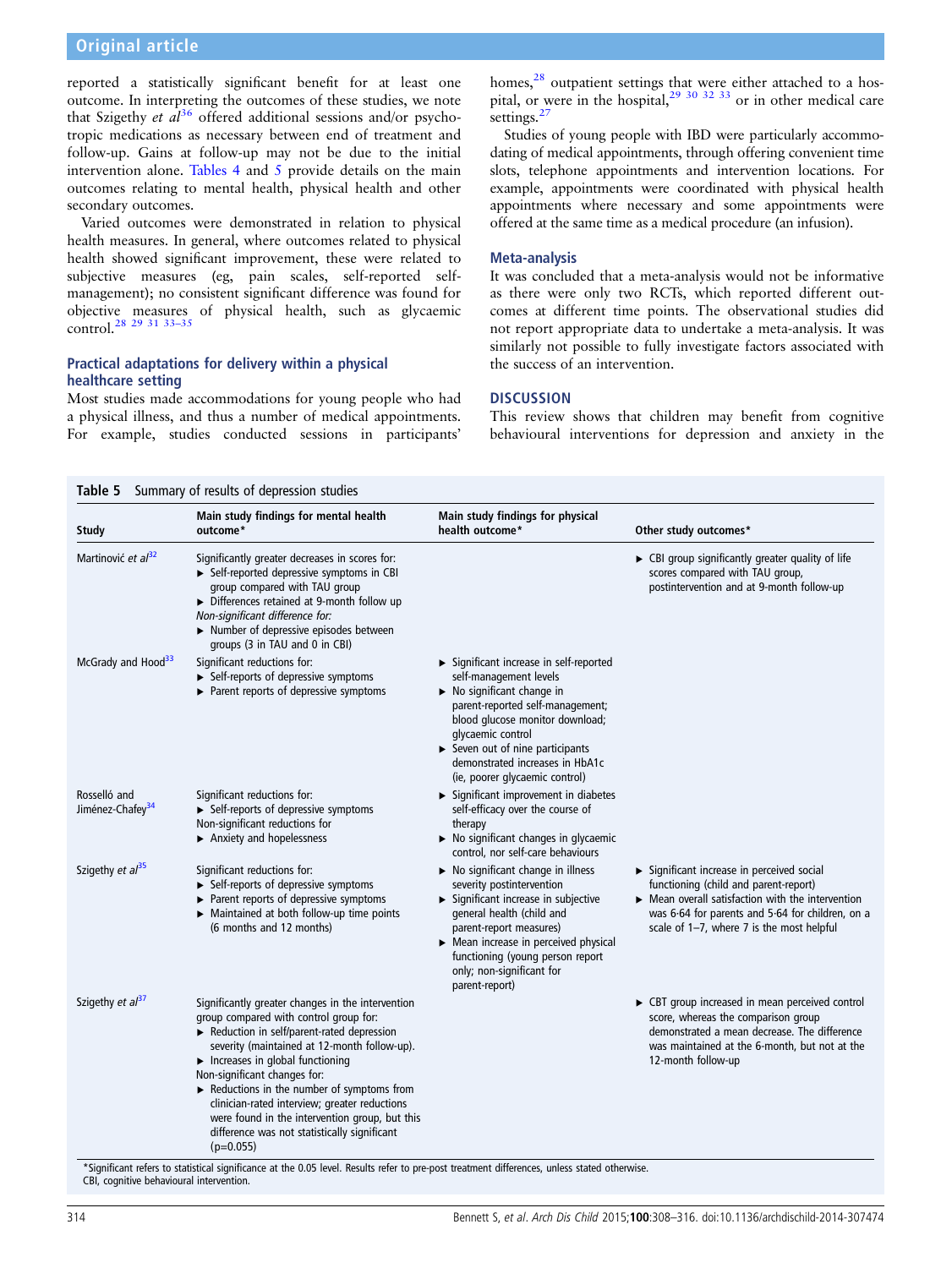<span id="page-7-0"></span>context of a comorbid chronic physical health problem. However, it also emerged that there is a significant lack of studies evaluating treatment of psychiatric symptoms in children and young people with chronic physical illnesses, despite 435 studies demonstrating their efficacy in otherwise healthy chil-dren.<sup>[41](#page-8-0)</sup> Methodologies, measures and methodological quality were variable, sample sizes were small and inclusion criteria differed, with studies investigating a variety of combinations of physical illness and psychiatric symptoms. This variability meant that a meta-analysis was not statistically appropriate and that the results are difficult to generalise.

While the significant results of all studies included in the search may represent an element of publication bias, full searches of trial databases were carried out prior to the review being undertaken. No currently running trials of interventions for common impairing psychiatric symptoms in children with long term conditions were found. Thus, it would appear that there is a true deficit in the literature, and that the available studies are representative of the little data available. It is possible that our search terms biased the findings towards cognitive behavioural interventions, however.

Specific adaptations to young people with a physical illness were generally included but were relatively minor and typically did not require significant specialist knowledge about the illness. Many child and adolescent mental health professionals are trained in the delivery of evidence-based cognitive behaviour therapies for anxiety and depression and therefore should be able to deliver these without significant additional training in paediatrics. Where specific information is needed to provide appropriate psychoeducation, Child and Adolescent Mental Health Service clinicians can liaise with the child's paediatrician.

Many studies made allowances for physical illness through the treatment location. Some studies allowed for the use of telephone sessions, sessions at home, or sessions at the same time/ venue as medical appointments, to reduce the burden on families. This more flexible approach was particularly seen in the IBD studies,<sup>[31 35](#page-8-0)</sup> which also showed good patient satisfaction. Clinically, a more flexible approach would be a step towards creating services that are more accessible for this population.

#### Directions for future research

Larger well controlled trials in the wider area of mental health interventions for children with physical illness are needed. Experimental studies are also needed since it is possible that some elevated level of anxiety regarding the physical illness may be beneficial and may contribute to good illness management. Existing studies have generally focused on adolescent populations and it would be useful to investigate the effects of interventions in younger age groups including disruptive behaviour. There were no studies of, for example, the efficacy of parenting programmes, a strongly evidence-based intervention for children with oppositional defiant disorder. Additional research to understand the effects of these interventions on physical health outcomes is also needed.

#### **CONCLUSIONS**

Together, these results suggest that it is possible to use evidencebased cognitive behavioural interventions to effectively treat anxiety and depressive symptoms in young people with chronic physical illnesses. Standard protocols developed for children and young people *without* physical illness can be used, with the same outcome measurement strategies. However, larger RCTs are needed. The results of this review suggest that this should ideally be a trial of a cognitive behavioural intervention, compared with treatment as usual. The cognitive behavioural intervention may need slight adaptation for use in children with physical illnesses—in particular flexibility around times and locations of appointments may be useful.

Acknowledgements The authors thank Professor Peter Bower and Dr Craig Whittington for their guidance in drafting the manuscript. The authors also thank Mr John Clarke for his advice regarding the search strategy.

Contributors SB, RS, AC and IH developed the search strategy. AC and SB ran the database searches and contacted researchers to identify relevant papers. AC and SB identified studies matching inclusion criteria; RS was consulted where there was disagreement or ambiguity regarding whether studies met inclusion criteria. SB and SW extracted data from the studies. AC and SB undertook quality analysis. RS, SB and IH drafted the manuscript. All authors read and approved the final manuscript.

#### Competing interests None.

**Provenance and peer review** Not commissioned: externally peer reviewed.

Open Access This is an Open Access article distributed in accordance with the Creative Commons Attribution Non Commercial (CC BY-NC 4.0) license, which permits others to distribute, remix, adapt, build upon this work non-commercially, and license their derivative works on different terms, provided the original work is properly cited and the use is non-commercial. See: [http://creativecommons.org/](http://creativecommons.org/licenses/by-nc/4.0/) [licenses/by-nc/4.0/](http://creativecommons.org/licenses/by-nc/4.0/)

#### **REFERENCES**

- Hysing M, Elgen I, Gillberg C, et al. Chronic physical illness and mental health in children. Results from a large-scale population study. [J Child Psychol Psychiatry](http://dx.doi.org/10.1111/j.1469-7610.2007.01755.x) 2007;48:785–92.
- 2 Pinquart M, Shen Y. Behavior problems in children and adolescents with chronic physical illness: a meta-analysis. [J Pediatr Psychol](http://dx.doi.org/10.1093/jpepsy/jsr042) 2011;36:1003-16.
- 3 Green H, McGinnity A, Meltzer H, et al. Mental health of children and adolescents in Great Britain, 2004. London: ONS. The Stationery Office, 2005.
- 4 Lima NNR, do Nascimento VB, de Carvalho SMF, et al. Childhood depression: a systematic review. Neuropsychiatr Dis Treat 2013;9:1417.
- 5 Fergusson DM, Woodward LJ. Mental health, educational, and social role outcomes of adolescents with depression. [Arch Gen Psychiatry](http://dx.doi.org/10.1001/archpsyc.59.3.225) 2002;59:225-31.
- Hood KK, Huestis S, Maher A, et al. Depressive Symptoms in Children and Adolescents With Type 1 Diabetes Association with diabetes-specific characteristics. [Diabetes Care](http://dx.doi.org/10.2337/dc06-0087) 2006;29:1389–9.
- 7 Levine B-S, Anderson BJ, Butler DA, et al. Predictors of glycemic control and short-term adverse outcomes in youth with type 1 diabetes. [J Pediatr](http://dx.doi.org/10.1067/mpd.2001.116283) 2001;139:197–203.
- 8 American Diabetes Association. Retinopathy in diabetes (Position Statement). [Diabetes Care](http://dx.doi.org/10.2337/diacare.27.2007.S84) 2004;27(Supplement 1):S84–7.
- 9 Li S, Chen W, Srinivasan SR, et al. Childhood cardiovascular risk factors and carotid vascular changes in adulthood. [JAMA](http://dx.doi.org/10.1001/jama.290.17.2271) 2003;290:2271-6.
- 10 de Araujo Filho GM, Yacubian EMT. Juvenile myoclonic epilepsy: psychiatric comorbidity and impact on outcome. [Epilepsy Behav](doi:10.1016/j.yebeh.2013.03.026) 2013;28:S74–80.
- 11 NHS Confederation. Investing in emotional and psychological wellbeing in people with long term conditions. Mental Health Network, 2012.
- 12 Centers for Disease Control and Prevention. Public Health Action Plan to Integrate Mental Health Promotion and Mental Illness Prevention with Chronic Disease Prevention, 2011–2015. Atlanta: U.S. Department of Health and Human Services; 2011.
- 13 Butler AC, Chapman JE, Forman EM, et al. The empirical status of cognitive-behavioral therapy: a review of meta-analyses. [Clin Psychol Rev](http://dx.doi.org/10.1016/j.cpr.2005.07.003) 2006;26:17–31.
- 14 Ott D, Siddarth P, Gurbani S, et al. Behavioral disorders in pediatric epilepsy: unmet psychiatric need. [Epilepsia](http://dx.doi.org/10.1046/j.1528-1157.2003.25002.x) 2003;44:591–7.
- 15 Katon WJ, Richardson L, Russo J, et al. Quality of mental health care for youth with asthma and comorbid anxiety and depression. [Med Care](http://dx.doi.org/10.1097/01.mlr.0000237421.17555.8f) 2006;44:1064–72.
- 15a Higgins JPT, Green S (editors). Cochrane Handbook for Systematic Reviews of Interventions Version 5.1.0 [updated March 2011]. The Cochrane Collaboration, 2011. Available from www.cochrane-handbook.org
- 16 American Psychiatric Association. Diagnostic and Statistical Manual-Text Revision (DSM-IV-TRim, 2000). American Psychiatric Association, 2000.
- 17 American Psychiatric Association. Diagnostic and statistical manual of mental disorders. 5th edn. Arlington, VA: American Psychiatric Publishing, 2013.
- 18 Yorke J, Fleming SL, Shuldham C. A systematic review of psychological interventions for children with asthma. [Pediatr Pulmonol](http://dx.doi.org/10.1002/ppul.20464) 2007;42:114–24.
- 19 van der Lee JH, Mokkink LB, Grootenhuis MA, et al. Definitions and measurement of chronic health conditions in childhood: a systematic review. [JAMA](http://dx.doi.org/10.1001/jama.297.24.2741) 2007;297:2741–51.
- 20 Pless IB, Douglas JW. Chronic illness in childhood: Part I. Epidemiological and clinical characteristics. Pediatrics 1971;47:405–14.